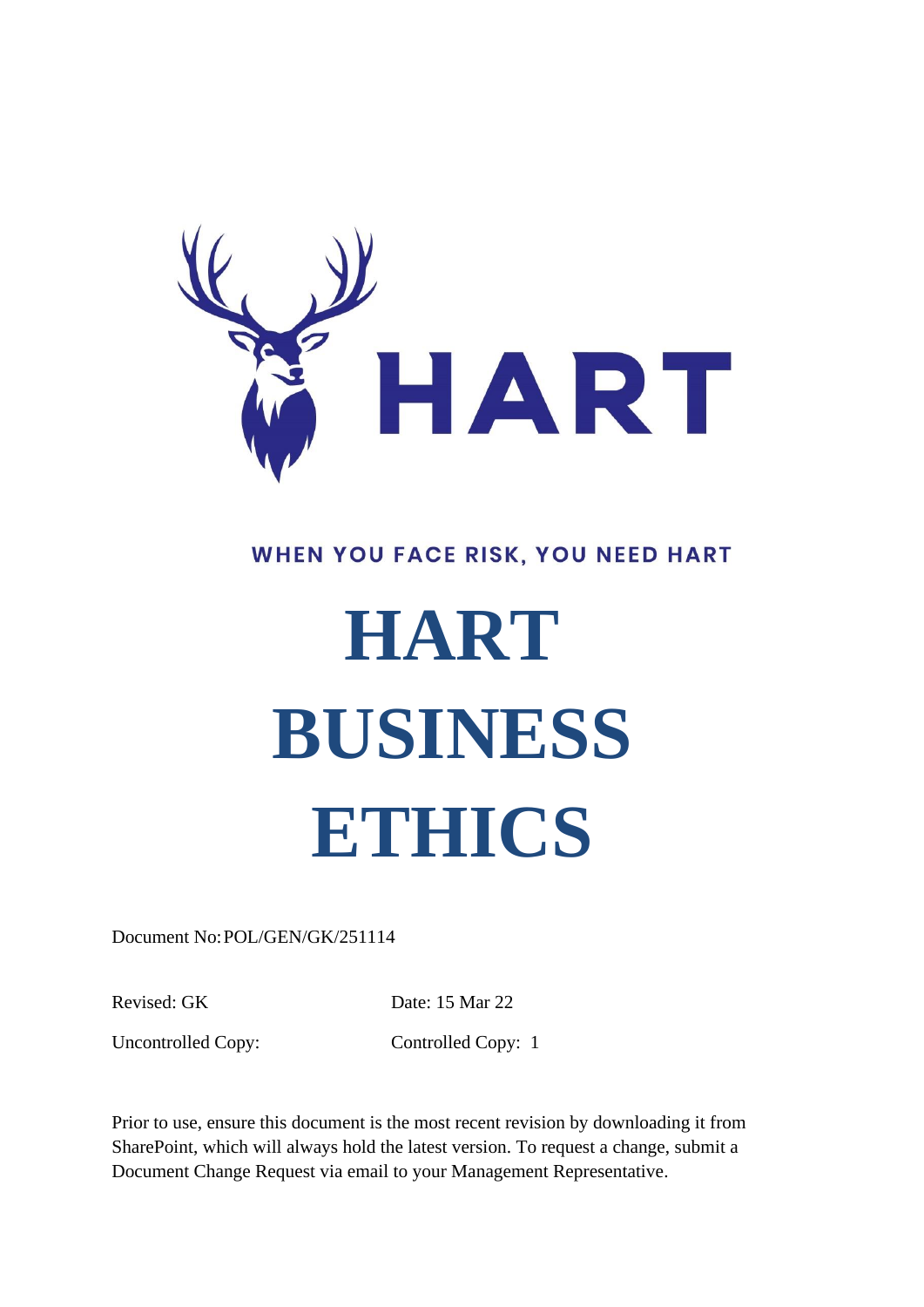

# **Approvals**

The signatures below certify that this quality manual has been reviewed and accepted and demonstrates that the signatories are aware of all the requirements herein and are committed to ensuring their provision.

|                    | <b>Name</b>          | <b>Signature</b> | <b>Position</b> | <b>Date</b> |
|--------------------|----------------------|------------------|-----------------|-------------|
| <b>Prepared By</b> | Graham Kerr          | Ken              | CAO             | 25 Nov 14   |
| <b>Reviewed By</b> | <b>Susan Rushton</b> |                  | Gp Admin Mgr    | 25 Feb 18   |
| <b>Approved By</b> | James Houghton       | Intonglis        | COO             | 27 Feb 18   |

#### **Amendment Record**

This procedure is reviewed to ensure its continuing relevance to the systems and process that it describes. A record of contextual additions or omissions is given below:

| Page No. | Context | Revision | Date |
|----------|---------|----------|------|
|          |         |          |      |
|          |         |          |      |
|          |         |          |      |
|          |         |          |      |
|          |         |          |      |
|          |         |          |      |
|          |         |          |      |
|          |         |          |      |
|          |         |          |      |
|          |         |          |      |
|          |         |          |      |
|          |         |          |      |
|          |         |          |      |
|          |         |          |      |
|          |         |          |      |

**Note:**

**The latest Version of this document will be held on SharePoint and shared with managers as appropriate. These managers are to**

- a) Acquaint themselves with the amendments
- b) Amend derivations of this document that are held within their auspices
- c) Brief their staff upon the changes

d) Ensure that any other documents that may need amending as a result of these amendments are updated accordingly.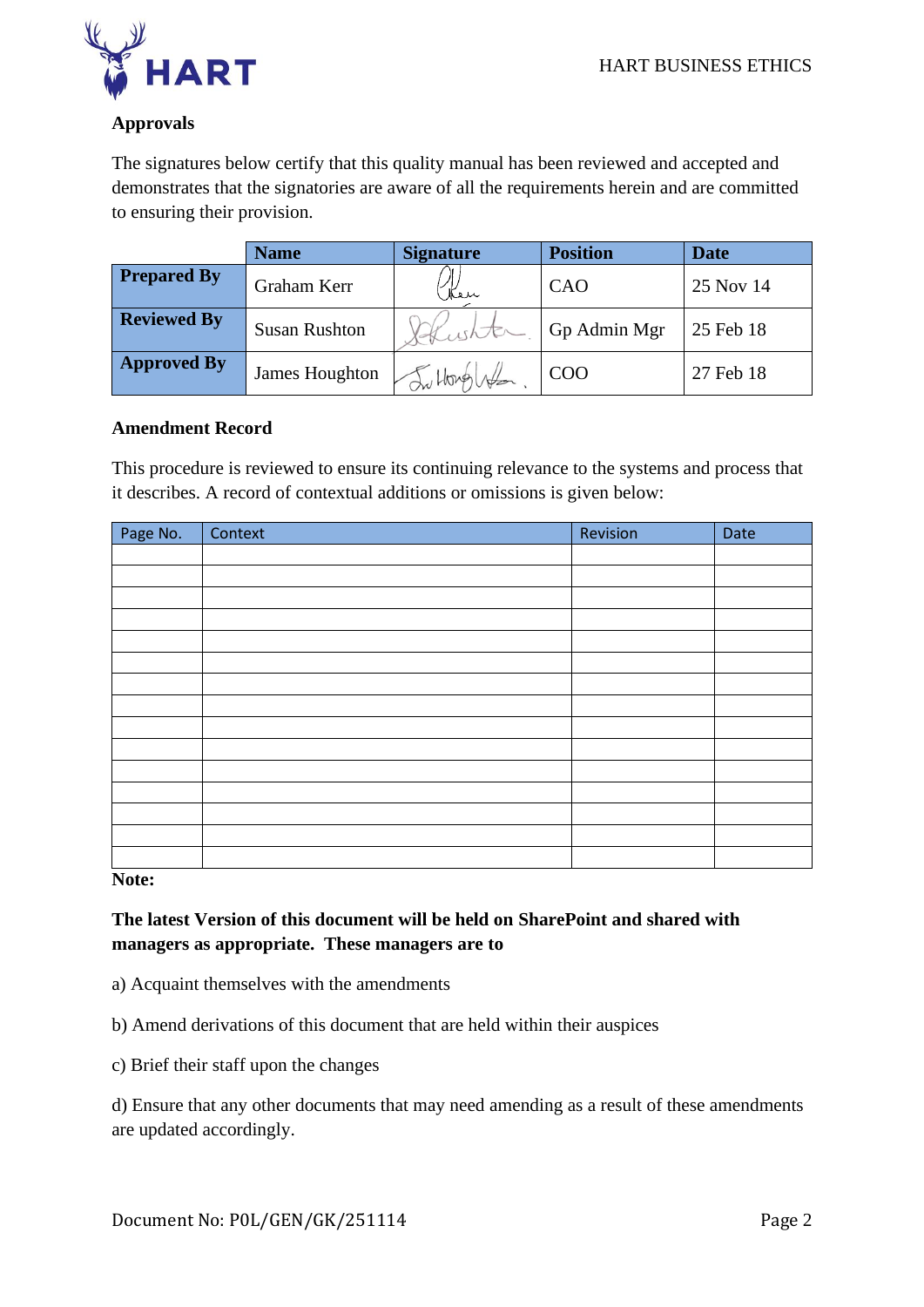

# **Contents**

| 2.  |                                                                          |
|-----|--------------------------------------------------------------------------|
| 3.  |                                                                          |
|     |                                                                          |
| 4.  |                                                                          |
| 5.  |                                                                          |
| 6.  |                                                                          |
| 7.  |                                                                          |
| 8.  | Prohibition on Torture or Other Cruel, Inhuman or Degrading Treatment or |
|     |                                                                          |
| 9.  |                                                                          |
| 10. |                                                                          |
| 12. |                                                                          |
| 13. |                                                                          |
| 14. |                                                                          |
| 15. |                                                                          |
| 16. |                                                                          |
| 17. |                                                                          |
| 18. |                                                                          |
| 19. |                                                                          |
| 20. |                                                                          |
|     |                                                                          |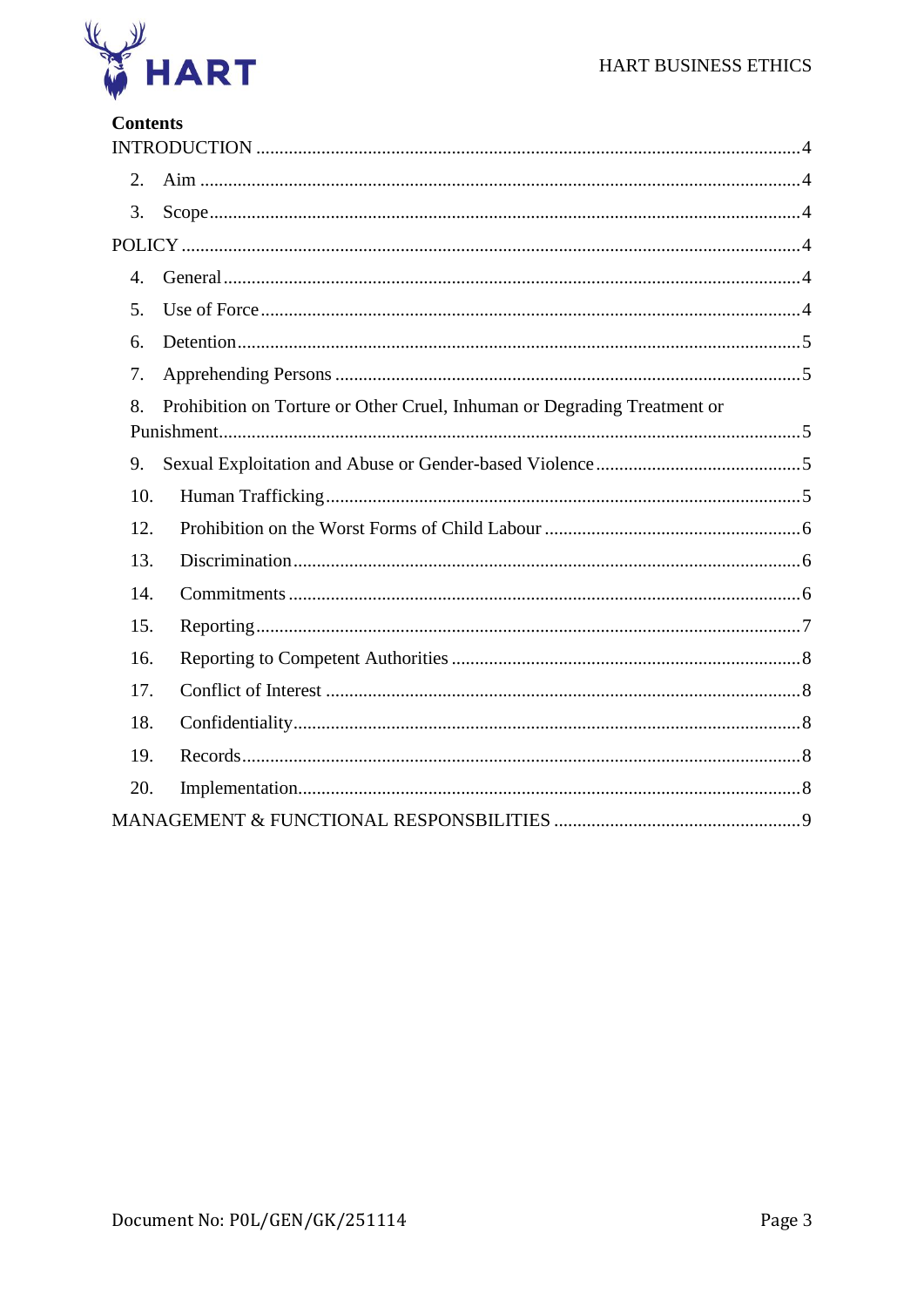

Reference:

# A. [International Code of Conduct for Private Security Service Providers Nov 10](https://hartsecurity.sharepoint.com/:b:/s/HARTLIBRARY/ES6lAkvBC0hDi1VW94KRkbIBNSD8X87CVwE-TRsnWJoTcw?e=zQ2Xpe)

# <span id="page-3-0"></span>**INTRODUCTION**

1. The Hart group of companies<sup>1</sup> business ethics are based upon legal and moral principles and practices. As an original signatory of [Reference](https://hartsecurity.sharepoint.com/:b:/s/HARTLIBRARY/ES6lAkvBC0hDi1VW94KRkbIBNSD8X87CVwE-TRsnWJoTcw?e=zQ2Xpe) A, and a participant in the UN Global Compact, Hart's companies adhere to the principles and guidance provided within it and these underpin the conduct of all their business practices. The international laws which are taken into account are Human Rights Law (HRL), International Humanitarian Law (IHL) and International Maritime Law, as they apply to Hart; national laws are to be applied appropriately.

# <span id="page-3-1"></span>2. **Aim**

The aim of this document is to provide a policy statement which provides an ethical framework within which all Hart's business is to be conducted.

#### <span id="page-3-2"></span>3. **Scope**

The guidance contained within this document is applicable to all employees, contractors and subcontractors; Hart will actively promote its ethics to its clients and suppliers, in order to enhance their understanding of the added value that Harts' approach delivers, and encourage similar commitments.

#### <span id="page-3-3"></span>**POLICY**

#### <span id="page-3-4"></span>4. **General**

Hart is committed to treating its personnel and all those affected by its business activities humanely, with respect for their dignity, privacy, and human rights. Hart will actively monitor the impact of its activities on human rights, and requires all its personnel to report any impacts witnessed. Any breach of the policies contained within this document or [Reference A](https://hartsecurity.sharepoint.com/:b:/s/HARTLIBRARY/ES6lAkvBC0hDi1VW94KRkbIBNSD8X87CVwE-TRsnWJoTcw?e=zQ2Xpe) is to be reported.

#### <span id="page-3-5"></span>**5. Use of Force**

Hart's personnel are always to operate under established rules for the use of force<sup>2</sup> (RUF), which will always be consistent with applicable law, and the requirements of the local theatre of operations. All personnel are to be fully conversant with their respective RUF and verifiably trained<sup>3</sup> in their appropriate application. As a minimum -

a. Hart's personnel must always take reasonable steps to avoid the use of force; where it has to be applied it is to be in a manner consistent with applicable law. The use of force must never exceed that which is strictly necessary to repel an imminent threat and should be proportionate and appropriate to the prevailing situation.

<sup>&</sup>lt;sup>1</sup> Hart Security Ltd, Hart Security DMCC, Hart UK Ltd, Hart Pty Australia

<sup>2</sup> Se[e SOP RUF](https://hartsecurity.sharepoint.com/:w:/s/HARTLIBRARY/EQdxUJjsuTtHhDy4wyq2Z6oBj38T50Ev7o8SwZngBGGrSg?e=wirYih) for guidance

<sup>&</sup>lt;sup>3</sup> At a minimum this is to consist of briefings and situational awareness exercises; records of such training are to be maintained.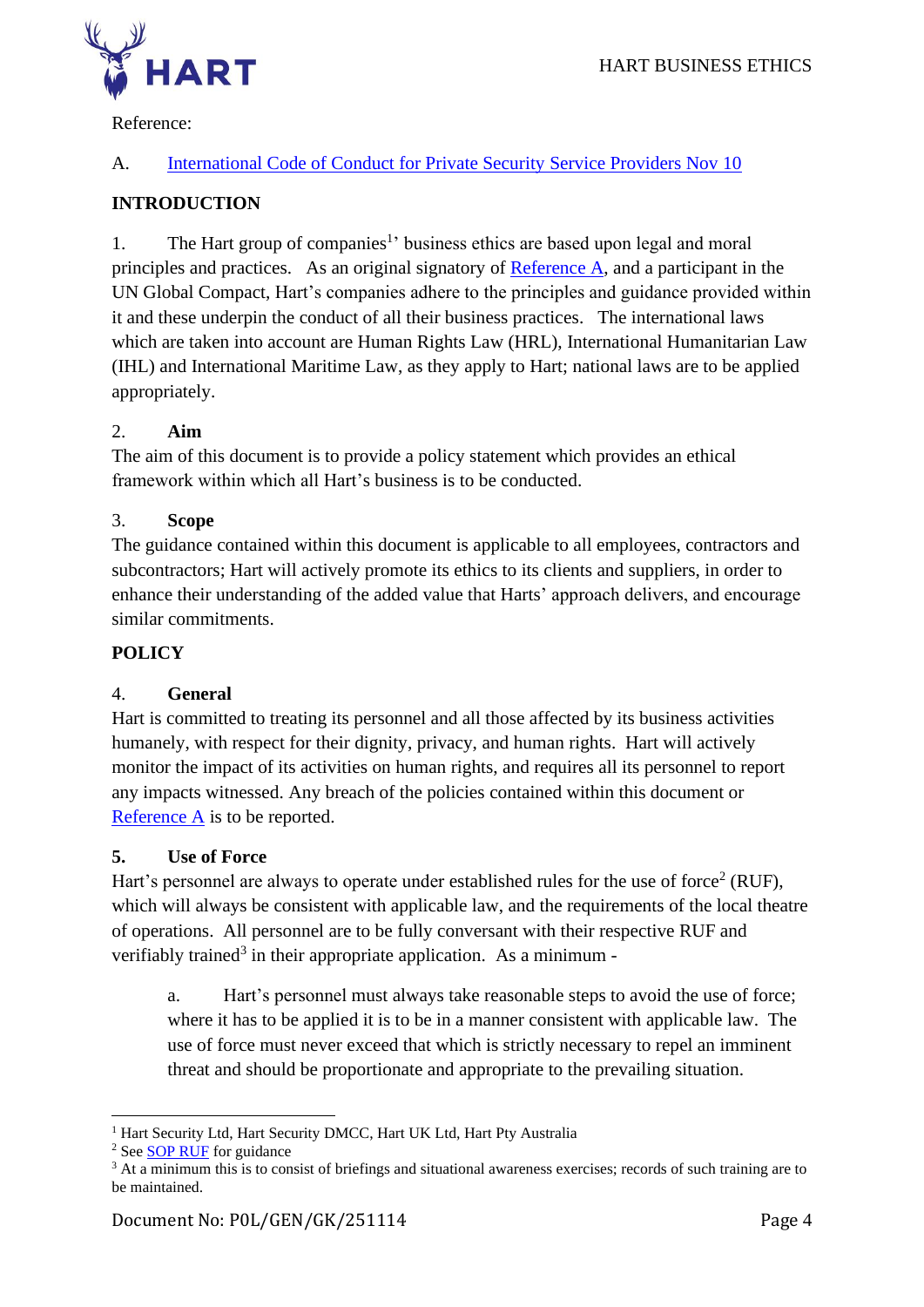

b. Firearms are only to be used in self-defence or defence of others against the threat of death or serious injury.

# <span id="page-4-0"></span>**6. Detention**

Hart's personnel are never to hold any person in detention unless: contracted so to do by a state; and they are trained appropriately in applicable national and international laws. As in all circumstances personnel are to treat detainees humanely and consistent with their status and protections under applicable HRL and IHL, including prohibitions on torture or other cruel, inhuman or degrading treatment or punishment.

# <span id="page-4-1"></span>**7. Apprehending Persons**

The only circumstance under which Hart personnel may apprehend or hold any persons are when they are required to defend themselves or others against an imminent threat of violence, or following an attack or crime committed by such persons against Company personnel, or against clients or property under their protection. Any persons so apprehended are to be handed over to a Competent Authority<sup>4</sup> without delay. Hart personnel are to treat any person apprehended under any such circumstance humanely and consistent with their status and protections under applicable HRL and IHL, including prohibitions on torture or other cruel, inhuman or degrading treatment or punishment.

# <span id="page-4-2"></span>**8. Prohibition on Torture or Other Cruel, Inhuman or Degrading Treatment or Punishment**

Hart personnel are prohibited from engaging in torture or cruel, inhuman or degrading treatment or punishment; there are no circumstances, which will justify exceptions to this prohibition. Personnel are to report any such acts known to them or of which they have reasonable suspicion. These reports are to be made to the client and the competent authorities in the country where the acts took place, the country of the nationality of the victim or the country of the perpetrator.

# <span id="page-4-3"></span>**9. Sexual Exploitation and Abuse or Gender-based Violence**

Hart's personnel are forbidden from engaging in or benefitting from sexual exploitation (including prostitution) and abuse or gender-based violence or crimes either within the Company or externally. This is inclusive of rape, sexual harassment or any other form of sexual abuse or violence. All personnel are to be continuously vigilant for all instances of sexual or gender based violence and if discovered they are to report them to the appropriate manager. Subsequently, the Company will inform the competent authorities.

# <span id="page-4-4"></span>**10. Human Trafficking<sup>5</sup>**

Hart's personnel are not to engage in any form of human trafficking and must remain continuously vigilant for all instances of sexual or gender based violence and if discovered

<sup>4</sup> Competent Authority is defined as any state or intergovernmental organisation which has jurisdiction over the activities and/or persons in question.

<sup>5</sup> Human Trafficking is defined as the recruitment, harbouring, transportation, provision, or obtaining of a person for: firstly, a commercial sex act induced by force, fraud, or coercion, or in which the person induced to perform such an act has not attained 18 years of age; secondly, labour services, through the use of force, fraud, or coercion for the purpose of subjection to involuntary servitude, debt bondage, or slavery.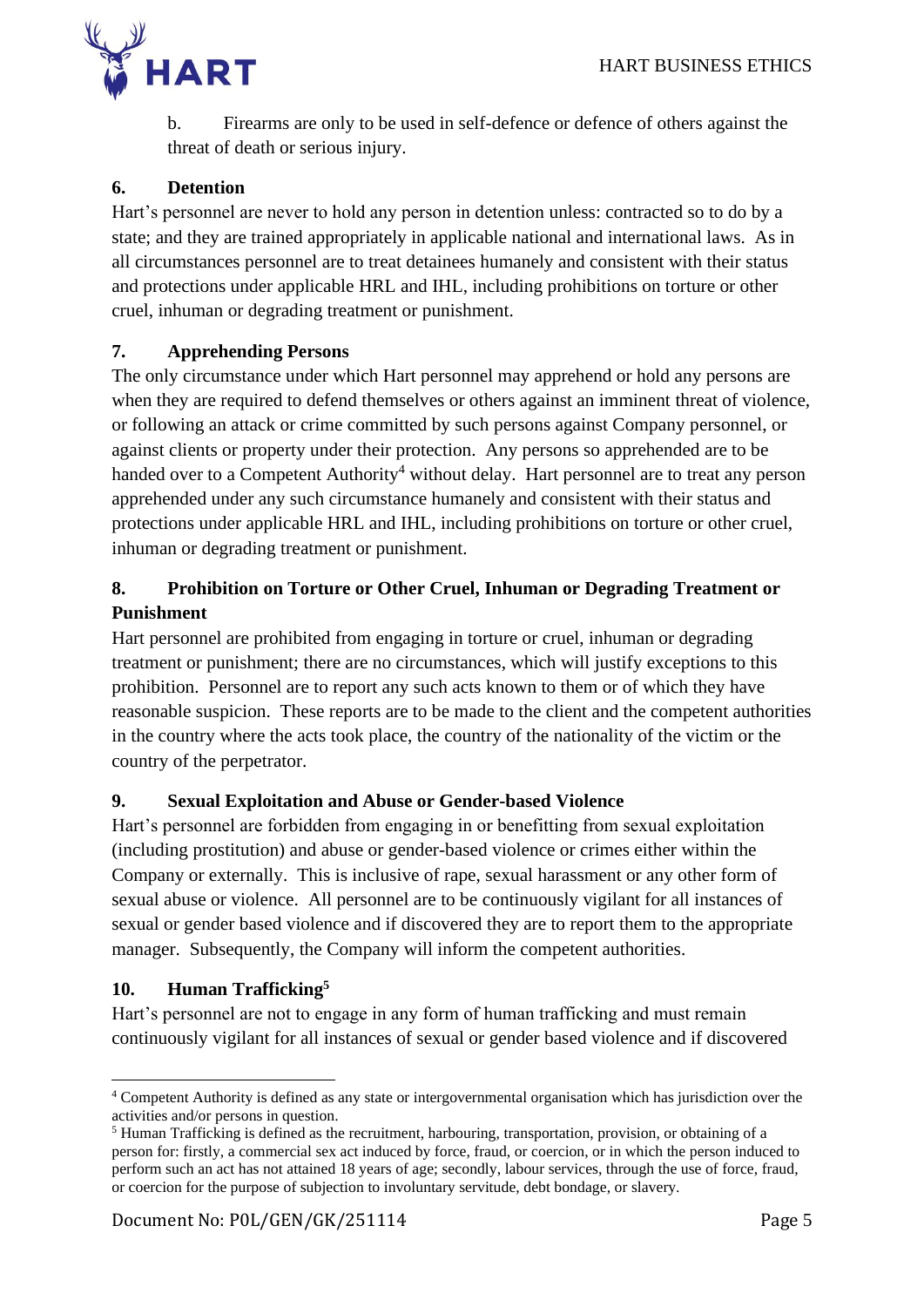

they are to report them to the appropriate manager<sup>6</sup>. Subsequently, the Company will inform the competent authorities.

# 11. **Prohibition of Slavery and Forced Labour**

Hart will never use slavery, forced or compulsory labour, nor will the Company ever be complicit in any other entity's use of such labour.

# <span id="page-5-0"></span>**12. Prohibition on the Worst Forms of Child Labour**

Hart respects the rights of children (anyone under the age of 18) to be protected from the worst forms of child labour, including:

a. All forms of slavery or similar practices – such as the sale and trafficking of children, debt bondage and serfdom and forced or compulsory labour, including forced or compulsory recruitment of children in the provision of armed services.

b. The use, procuring or offering of a child for prostitution, for the production of pornography or for pornographic performances.

c. The use, procuring or offering of a child for illicit activities, in particular for the production and trafficking of drugs.

d. Work, which by its nature or the circumstances in which it is carried out, is likely to harm the health, safety or morals of children.

Personnel are to report any such activities that they know of or have reasonable suspicion of to the appropriate manager<sup>7</sup>; the Company are to subsequently report formally to the competent authorities.

#### <span id="page-5-1"></span>**13. Discrimination**

Hart personnel are not to discriminate on grounds of race, colour, sex, religion, social origin, social status, indigenous status, disability, or sexual orientation when hiring personnel and will always select personnel on the basis of the inherent requirements of the specific contract.

#### <span id="page-5-2"></span>**14. Commitments**

Hart is committed to

a. Conducting all its business operations in accordance with all applicable laws and regulations – international and national.

b. Developing a culture which promotes integrity, transparency and fairness and embraces the principles laid down in [Reference A;](https://hartsecurity.sharepoint.com/:b:/s/HARTLIBRARY/ES6lAkvBC0hDi1VW94KRkbIBNSD8X87CVwE-TRsnWJoTcw?e=zQ2Xpe) one which protects and respects its staff's and clients' interests at all times, whilst providing an effective system of for remedying any defects.

c. Providing a safe and healthy working milieu at all times and which reduces any adverse effects upon the local environment to as low as reasonably practicable.

<sup>6</sup> At a minimum your Line Manager, Country Manager and COO

<sup>7</sup> At a minimum your Line Manager, Country Manager and COO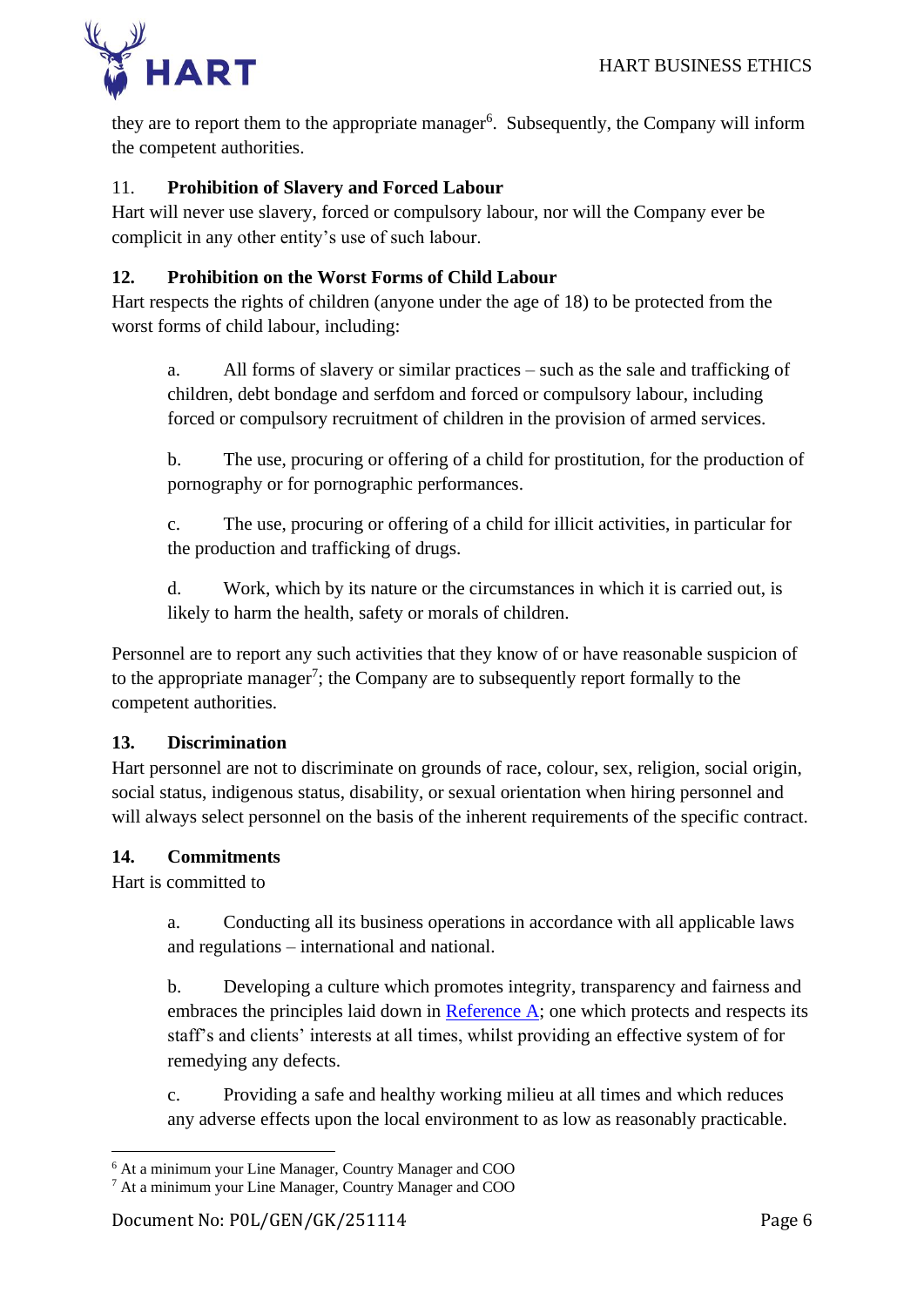

d. Establishing a robust system of quality assurance management which promotes the aspiration of continuous improvement.

e. Incorporating the tenets of [Reference A](https://hartsecurity.sharepoint.com/:b:/s/HARTLIBRARY/ES6lAkvBC0hDi1VW94KRkbIBNSD8X87CVwE-TRsnWJoTcw?e=zQ2Xpe) within its contracts and not entering knowingly into any contract which directly and materially conflicts with these principles.

f. Not contracting with, to supporting or servicing any government, person or entity in a manner that would be contrary to United Nations Security Council sanctions.

g. Without any exception, not benefitting in any way from any national or international crimes 8 .

h. Ensuring that its services or any goods provided do not violate HRL or IHL and that any services or goods are not derived from such violations.

i. Ensuring that neither the Company nor its personnel will indulge in any form of bribery or inducement that is illegal.

# <span id="page-6-0"></span>**15. Reporting**

In compliance with its commitments within the International Code of Conduct (ICoC), Hart will report known or reasonable suspicion of the commission of any of the acts identified below, to one or more of the following: the Competent Authorities in the country where the act took place, the country of nationality of the victim, or the country of nationality of the perpetrator.

- war crimes,
- . crimes against humanity,
- . genocide,
- torture,
- . enforced disappearance,
- . forced or compulsory labour,
- . hostage-taking,
- . sexual or gender-based violence,
- . human trafficking,
- . the trafficking of weapons or drugs,
- . child labour or
- . extrajudicial, summary or arbitrary executions.

In circumstances where Hart wishes to remain anonymous as the source of a report related to the identified acts, it may consider utilising the good offices of the International Code of Conduct Association. By submitting the report to the ICoCA with the request that the report be transmitted to the one or more of the competent authorities identified.

<sup>&</sup>lt;sup>8</sup> Inclusive of but not limited to war crimes, crimes against humanity, genocide, torture, enforces disappearance, forced or compulsory labour, hostage taking, sexual or gender-based violence, human trafficking, the trafficking of weapons or drugs, child labour or extrajudicial, summary or arbitrary executions.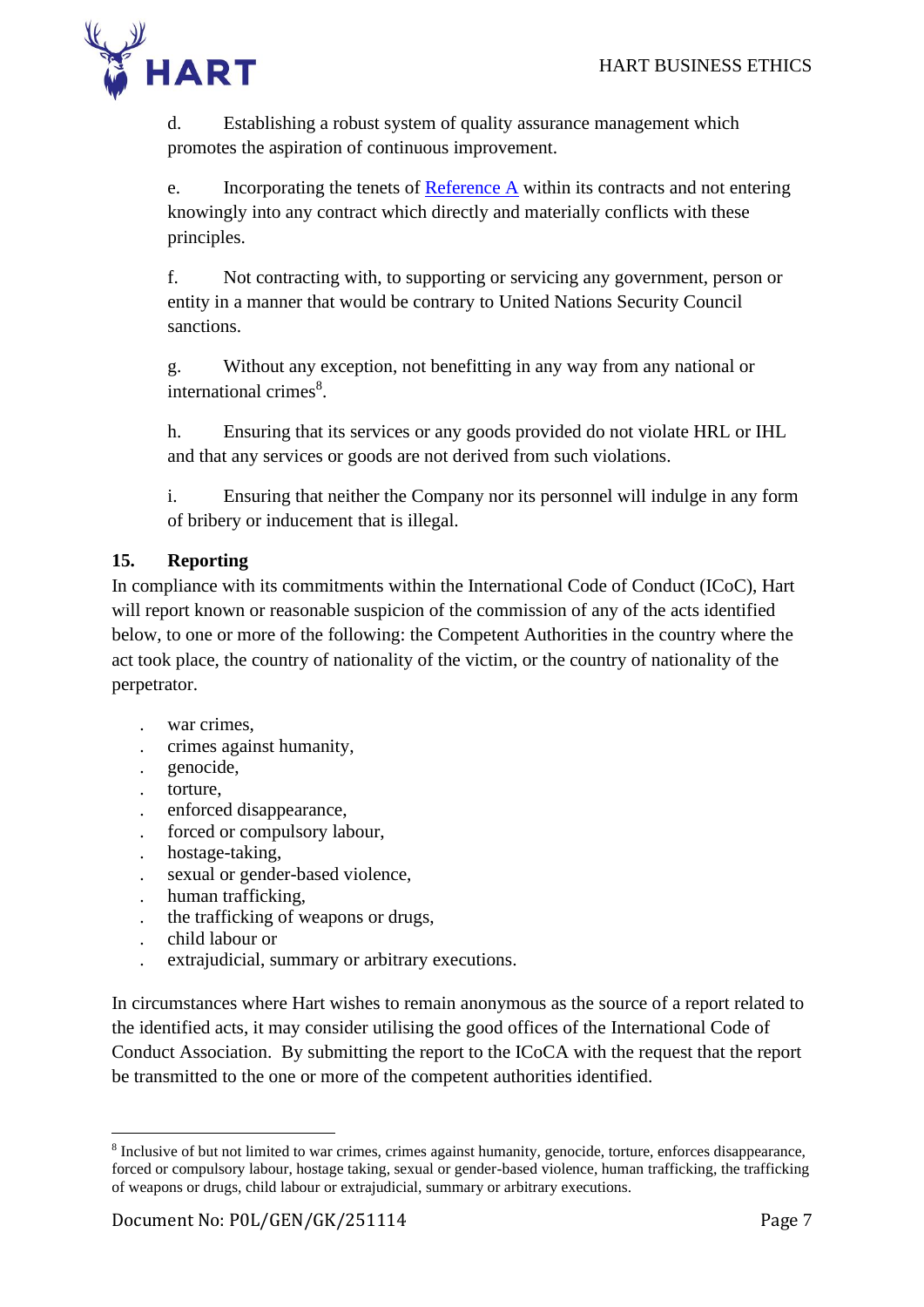

# <span id="page-7-0"></span>16. **Reporting to Competent Authorities**

When considering the notification of competent authorities concerning known or reasonable suspicion of criminal activities, a key consideration will be the right to life, liberty and security of person, non-discrimination, and the rights to be free from arbitrary arrest and detention, torture, or cruel inhuman or degrading treatment or punishment, and the right to a fair trial of all individuals involved, including Hart personnel. Hart will not engage in activities that would allow it to be complicit in these severe adverse human rights impacts.

#### <span id="page-7-1"></span>17. **Conflict of Interest**

Conflict of interest is defined as ".. a set of circumstances that creates a risk that professional judgment or actions regarding a primary interest will be unduly influenced by a secondary interest." Hart will not wittingly enter into contracts where conflict of interest may arise; at a minimum any potential for such conflict will be discussed openly prior to any contract being signed. Similarly, the Company requires that its staff avoid conflicts of interest and to disclose where they may potentially occur. Failure to do so will result in disciplinary action.

# <span id="page-7-2"></span>18. **Confidentiality**

Hart is committed to maintaining confidentiality of sensitive or private information in respect of its staff, clients and business associates. Its records are maintained in a fashion commensurate with the principles of the Data Protection Act of 1998. The Company requires its employees to maintain similar levels of confidentiality concerning commercially or personally sensitive information. Failure to do so will result in disciplinary action.

#### <span id="page-7-3"></span>19. **Records**

The Company will retain appropriate records of all of its business activities – business development (inclusive of, but not limited to, proposals, contracts, service agreements), current operations (inclusive of, but not limited to, work orders and situation, intelligence, incident reports and daily task sheets), financial records (inclusive of, but not limited to, invoices, expenditure, personal expenses and annual figures), human resources (inclusive of, but not limited to, recruitment, contracts, personal record sheets, training records, appraisals, disciplinary investigations and reports), legal (all legal matters), logistics and communications (inclusive of, but not limited to, directives, briefings, policies, procedures). These are to be stored electronically and in hard copy, when appropriate, in accordance with the constraints of data protection regulations.

#### <span id="page-7-4"></span>20**. Implementation**

The Company demands of its entire staff an unswerving commitment to the above. It is the responsibility of management at every level to provide the leadership, direction, education and supervision to ensure that these commitments are realised. The Company's procedures on discipline, grievance and whistleblowing are to be utilised in the event of any breaches of these ethics.

#### Annex:

A. Management and Functional Responsibilities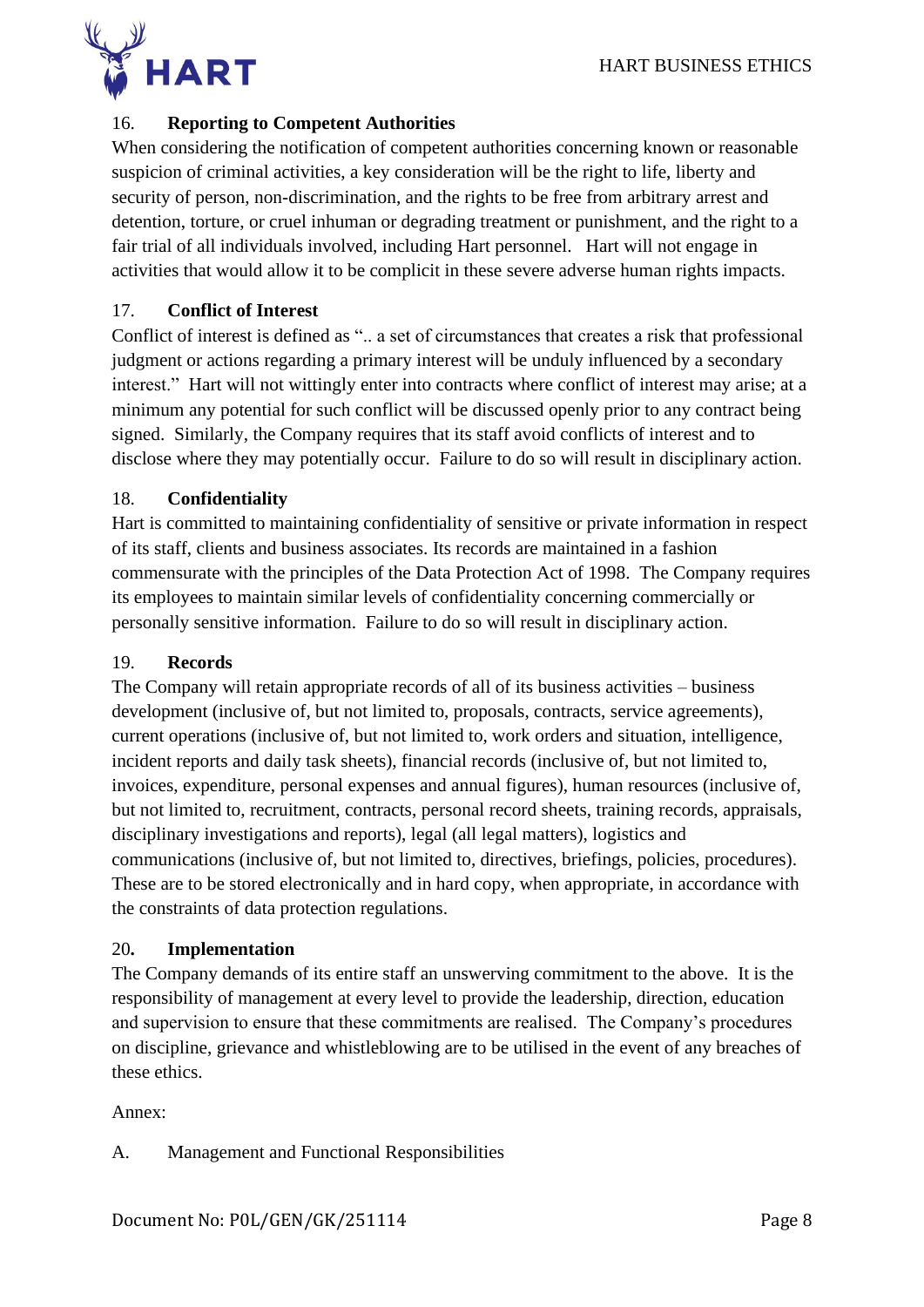

#### <span id="page-8-0"></span>**MANAGEMENT & FUNCTIONAL RESPONSBILITIES**

Table 1 outlines the responsibilities for Hart achieving the requirements stated in its Business Ethics. Management Responsibility identifies roles charged with defining processes to achieve the commitments, and Function Responsibility identifies the function responsible for delivering the defined commitment.

| Serial                   | <b>Ethics Commitment</b>           | Management      | Function                |
|--------------------------|------------------------------------|-----------------|-------------------------|
|                          |                                    | Responsibility  | Responsibility          |
| $\mathbf{1}$             | 5. Use of Force                    | COO             | <b>Country Managers</b> |
|                          |                                    | CAO             | Hd Sp Services          |
| $\overline{2}$           | 6. Detention                       | CAO             | <b>Country Managers</b> |
|                          |                                    |                 | Hd Sp Services          |
| 3                        | 7. Apprehending Persons            | CAO             | <b>Country Managers</b> |
|                          |                                    |                 | <b>Hd Sp Services</b>   |
| 4                        | 8. Prohibition on Torture or Other | CAO             | <b>Country Managers</b> |
|                          | Cruel, Inhuman or Degrading        |                 | <b>Hd Sp Services</b>   |
|                          | <b>Treatment or Punishment</b>     |                 |                         |
|                          |                                    |                 |                         |
| 5                        | 9. Sexual Exploitation and Abuse   | CAO             | <b>Country Managers</b> |
|                          | or Gender-based Violence.          | Human           | Hd Sp Services          |
|                          |                                    | Resources       |                         |
| 6                        | 10. Human Trafficking              | Legal           | <b>Country Managers</b> |
|                          |                                    | <b>Bid Team</b> | Hd Sp Services          |
| $\overline{\mathcal{L}}$ | 11. Prohibition of Slavery and     | CAO             | <b>Country Managers</b> |
|                          | Forced Labour.                     | <b>Bid Team</b> | Hd Sp Services          |
|                          |                                    |                 |                         |
| 8                        | 12. Prohibition on the Worst       | CAO             | <b>Country Managers</b> |
|                          | Forms of Child Labour.             | <b>Bid Team</b> | Hd Sp Services          |
|                          |                                    |                 |                         |
| 9                        | 13. Discrimination                 | CAO             | <b>Country Managers</b> |
|                          |                                    | Human           | Hd Sp Services          |
|                          |                                    | Resources       |                         |
| 10                       | 14. Commitments - a                | COO             | <b>Country Managers</b> |
|                          |                                    | CAO             | Hd Sp Services          |
|                          |                                    |                 |                         |
| 11                       | 14. Commitments - b                | COO             | <b>Country Managers</b> |
|                          |                                    | CAO             |                         |
|                          |                                    | Human           |                         |
|                          |                                    | Resources       |                         |
| 12                       | 14. Commitments - c                | CAO             | <b>Country Managers</b> |
|                          |                                    | <b>HSSE</b>     | Hd Sp Services          |
| 13                       | 14. Commitments - d                | COO             | All                     |
|                          |                                    | CAO             |                         |
| 14                       | 14. Commitments - e                | CAO             | CAO                     |
|                          |                                    | <b>Bid Team</b> | <b>Bid Team</b>         |
| 15                       | 14.Commitments - f                 | CAO             | CAO                     |
|                          |                                    | <b>Bid Team</b> | <b>Bid Team</b>         |